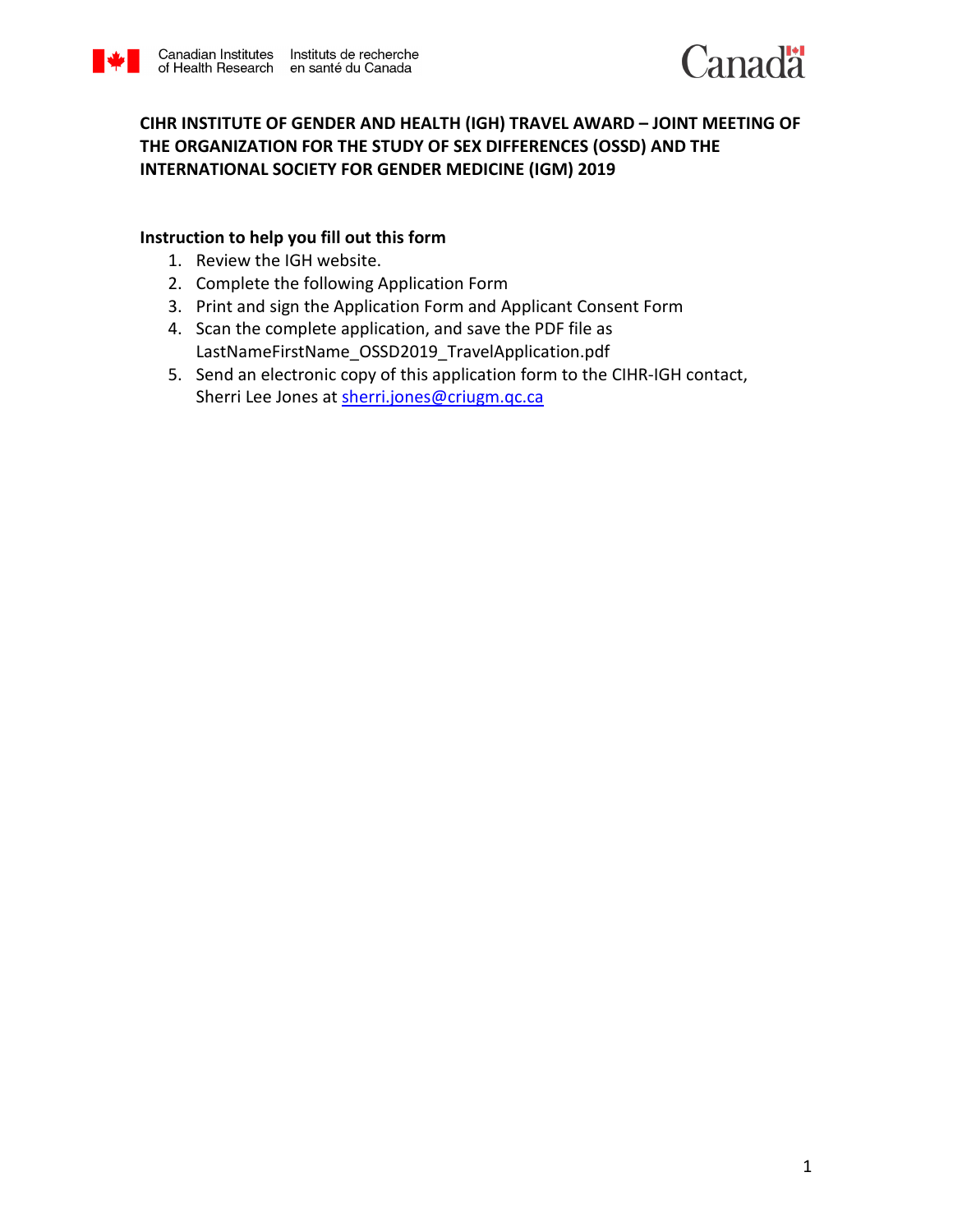



# **CIHR-IGH TRAVEL AWARD TO OSSD/IGM: Application Form**

#### **1. Applicant Information**

Full Name

Affiliation

Address

Telephone number

Email Address

Level of graduate training at the time the work included in this application was completed.



o Doctoral

- $\overline{O}$  Post-doctoral
- o Other. Please specify. \_\_\_\_\_\_\_\_\_\_\_\_\_\_\_\_\_\_\_\_\_\_\_\_\_\_\_\_\_\_\_\_\_\_\_\_\_\_

# **2. Request for Funding Information.**

a) Project Title

b) Authors and affiliations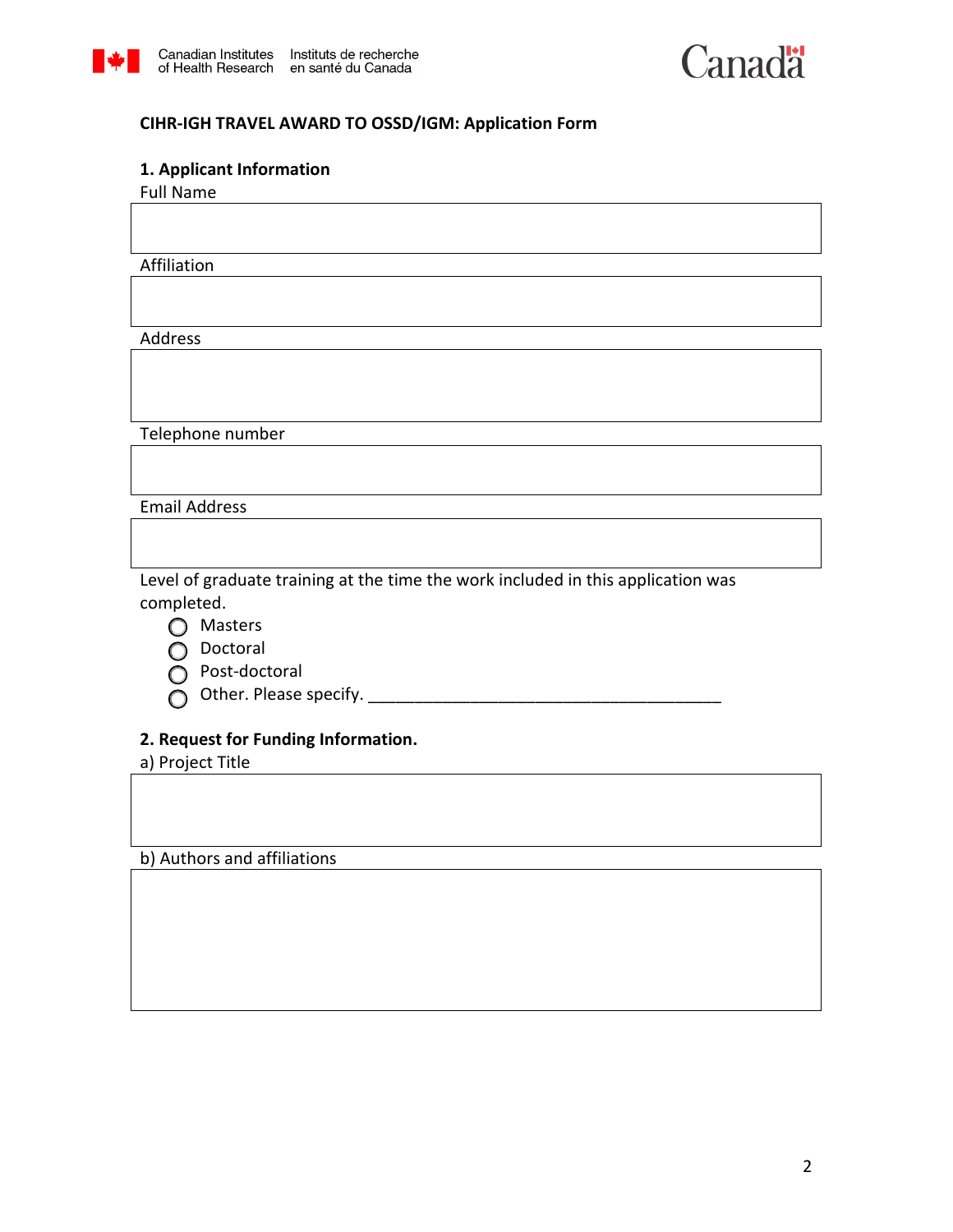



c) Abstract. Please attach a copy of the abstract formatted according to OSSD requirements outlined below.

**Margins:** 1 inch

**Font (all text):** Arial 11 point

**Title:** Use sentence case and bold face.

**Author List:** List all contributing authors (with degree), with the presenting author's name in Bold.

**Author Affiliations:** Use numerical designations for multiple affiliations as superscripts to the authors' names in the author list.

**Abstract:** Provide a brief background, clearly state the hypothesis, briefly describe the experimental methods and results, and provide general conclusions. The length should be no longer than 2000 characters (with spaces).

**Funding:** Provide the funding source for the study.

**Contact Information:** Provide the street address, telephone number, and email address for the contact person of the study.

d) Statement of funding body/bodies that provided financial support for the project.

# **3. Breakdown of anticipated expenses.**

Note: All expenses should be listed in Canadian Dollars (CAD).

a) Flight Information Estimate.

Please indicate the city and airport code of departure to and from Washington Dulles International Airport. The meeting will take place at the Washington Marriott Georgetown from May 5<sup>th</sup> to May 8<sup>th</sup> 2019 in Washington DC. Please plan your flights accordingly.

City and Airport Code To Washington:

City and Airport Code From Washington:

| Flights Total Estimate |  |
|------------------------|--|
|                        |  |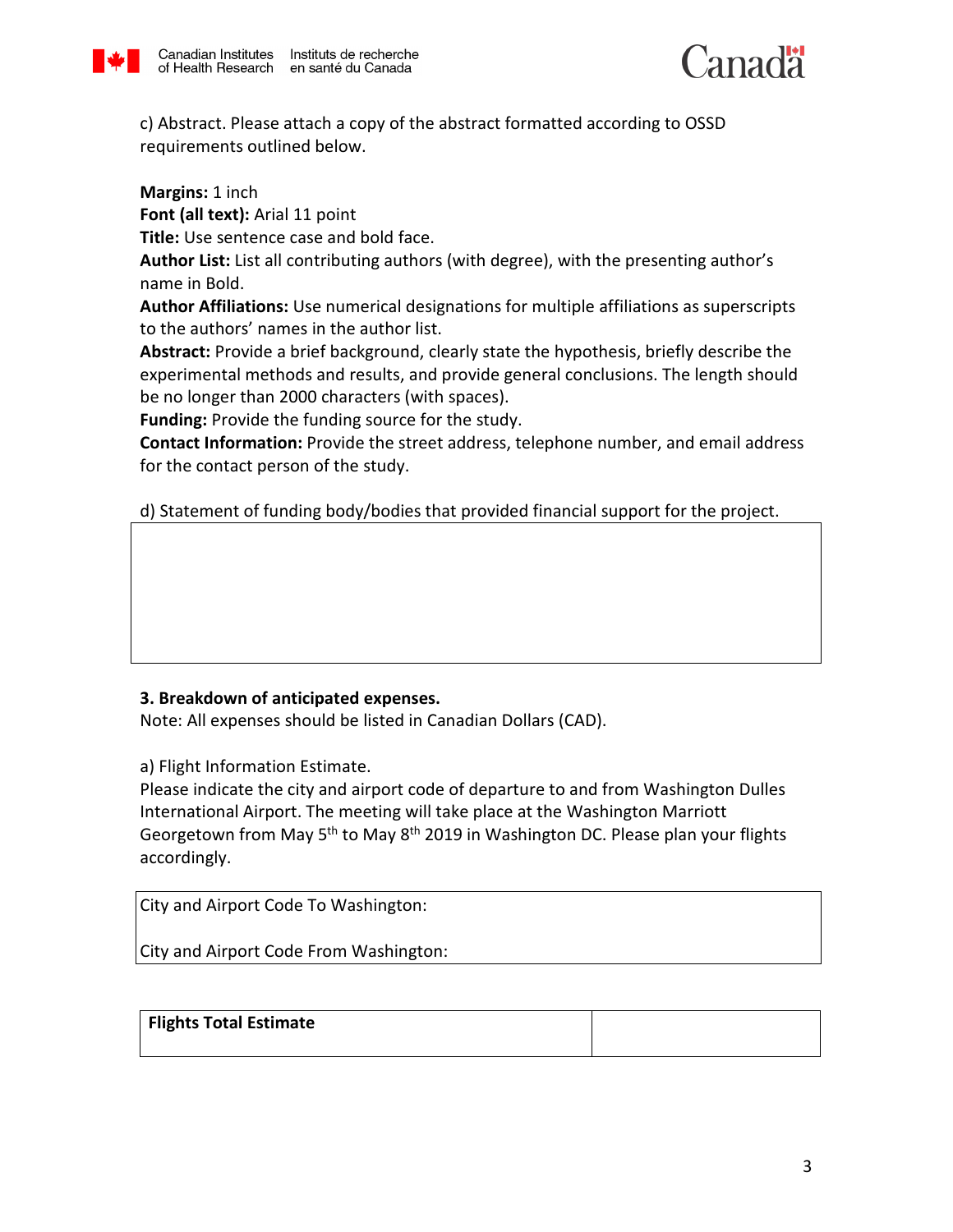



# b) Ground Transportation Estimates.

Ground transportation includes travel between airport and applicant's hotel or the conference location.

| <sup>1</sup> Ground Transportation Total Estimate |  |
|---------------------------------------------------|--|
|                                                   |  |

#### c) **Accommodations.**

| <b>Ground Transportation Total Estimate</b> |  |
|---------------------------------------------|--|
|                                             |  |

- d) Per diem for meals can include
- Meals during transit to Washington
- Meals not included with the conference
- Meals during return transit

| Per diem Total Estimate |  |
|-------------------------|--|
|                         |  |

e) Additional expenses.

Please identify any additional expenses that are not included elsewhere in the application form.

| <b>Additional Expenses Total Estimate</b> |  |
|-------------------------------------------|--|
|                                           |  |
|                                           |  |
|                                           |  |
|                                           |  |

| <b>Grand Total Estimate</b> |  |
|-----------------------------|--|
|                             |  |
|                             |  |